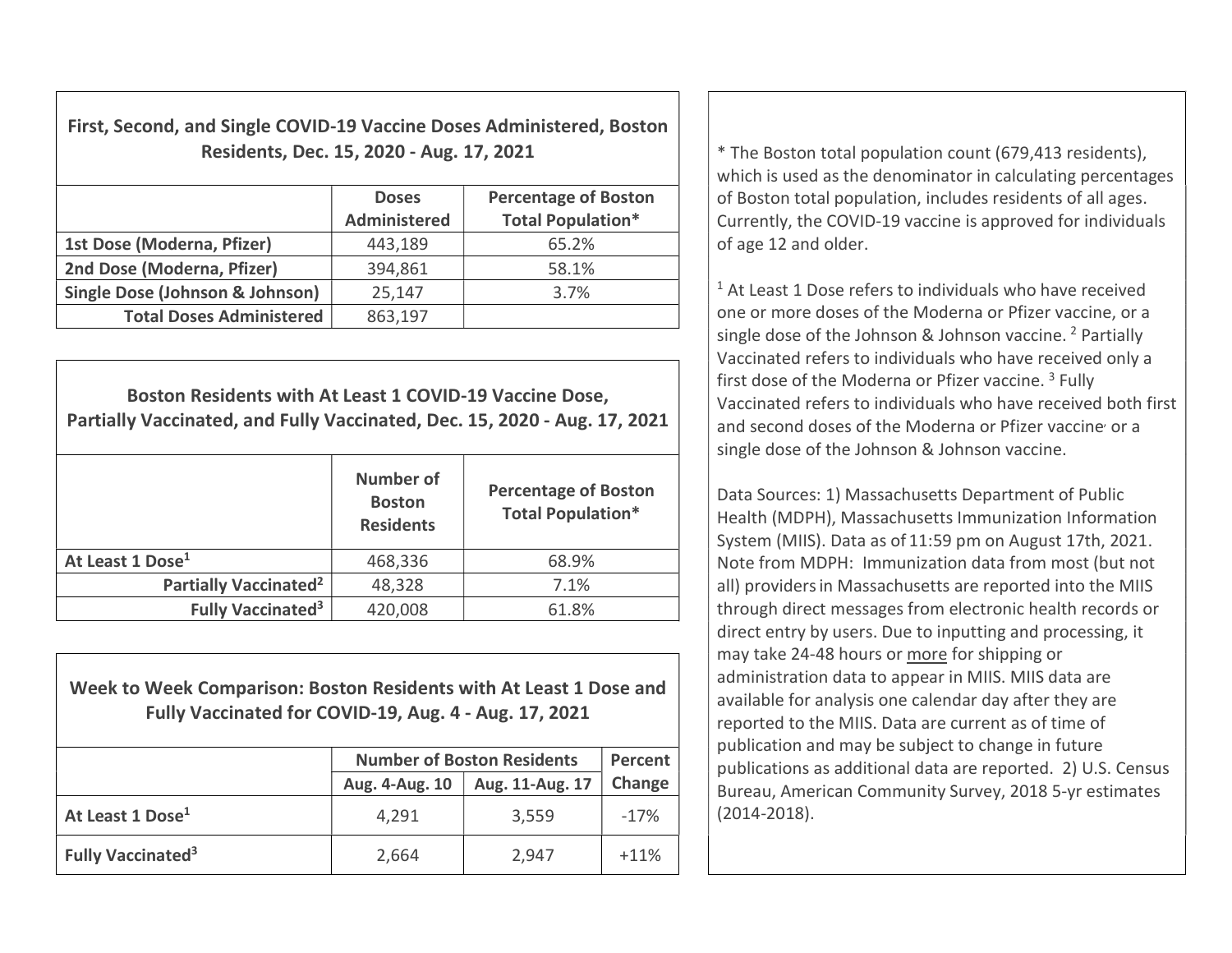

\* Total number of individuals receiving their initial dose in the 10-week period.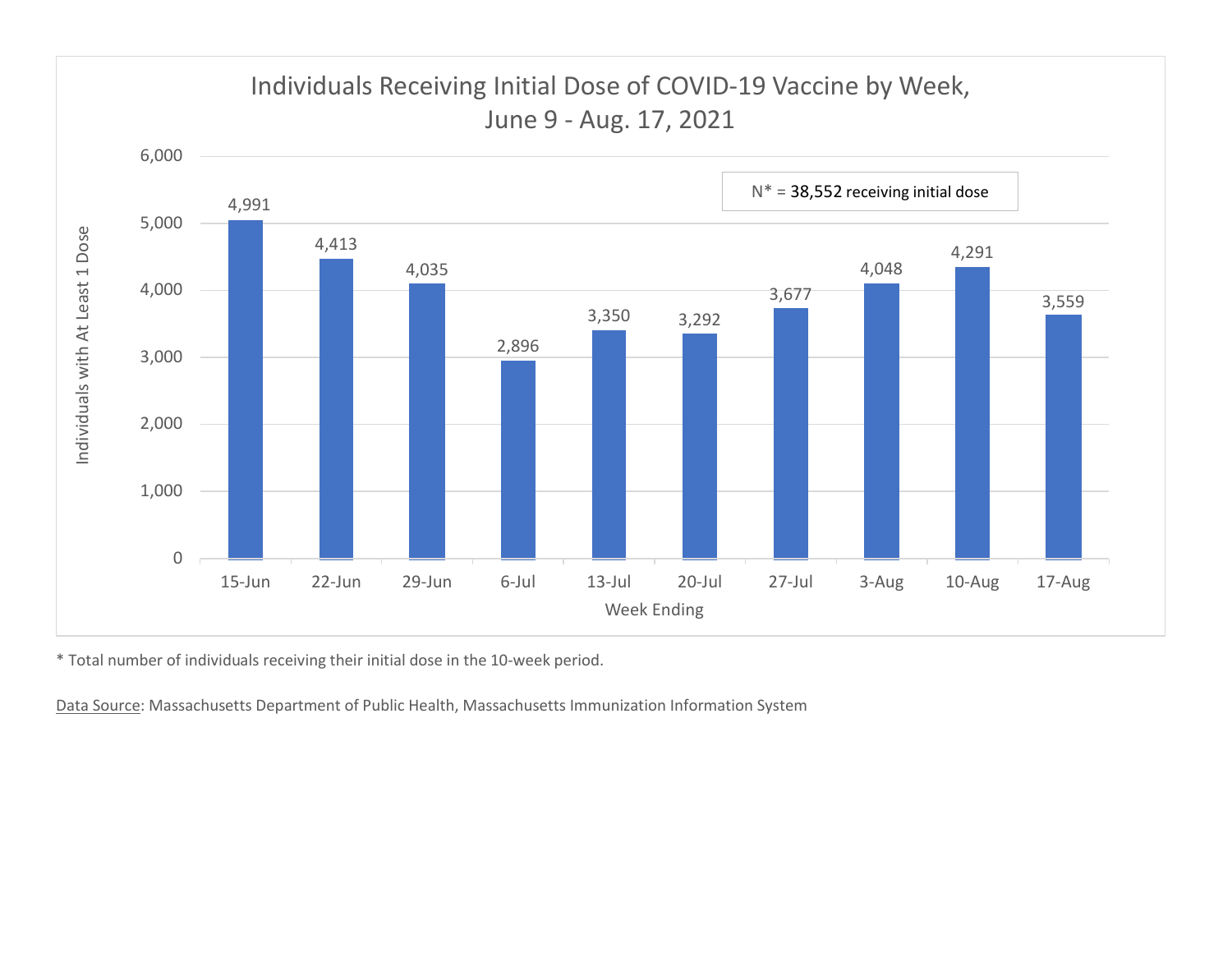

\* Total number of individuals receiving their final dose in the 10-week period.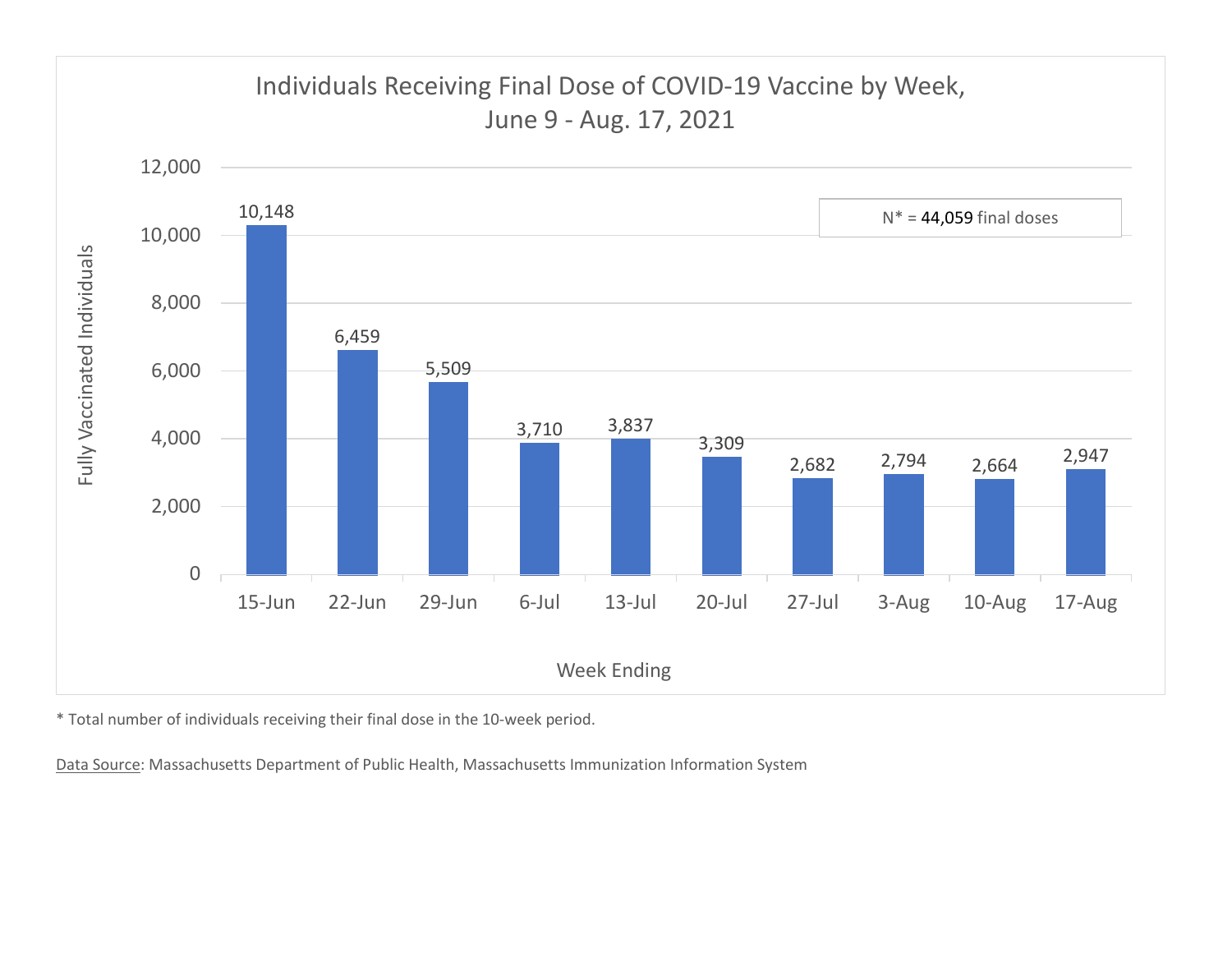

Data Source: Massachusetts Department of Public Health, Massachusetts Immunization Information System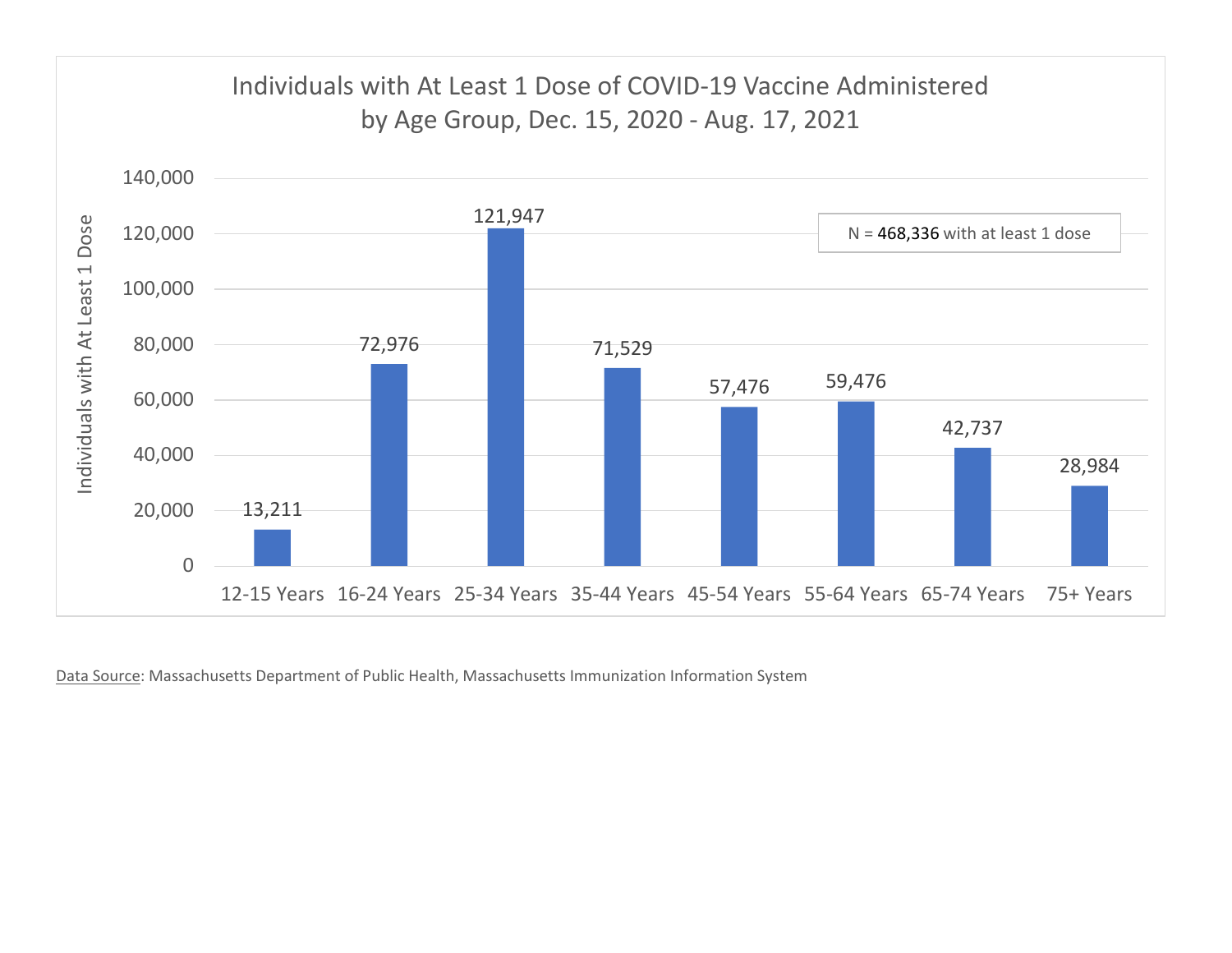

Percentage of overall Boston population with at least 1 dose = 68.9%.

Data Sources: Massachusetts Department of Public Health, Massachusetts Immunization Information System; U.S. Census Bureau, American Community Survey, 2018 5-yr estimates (2014-2018)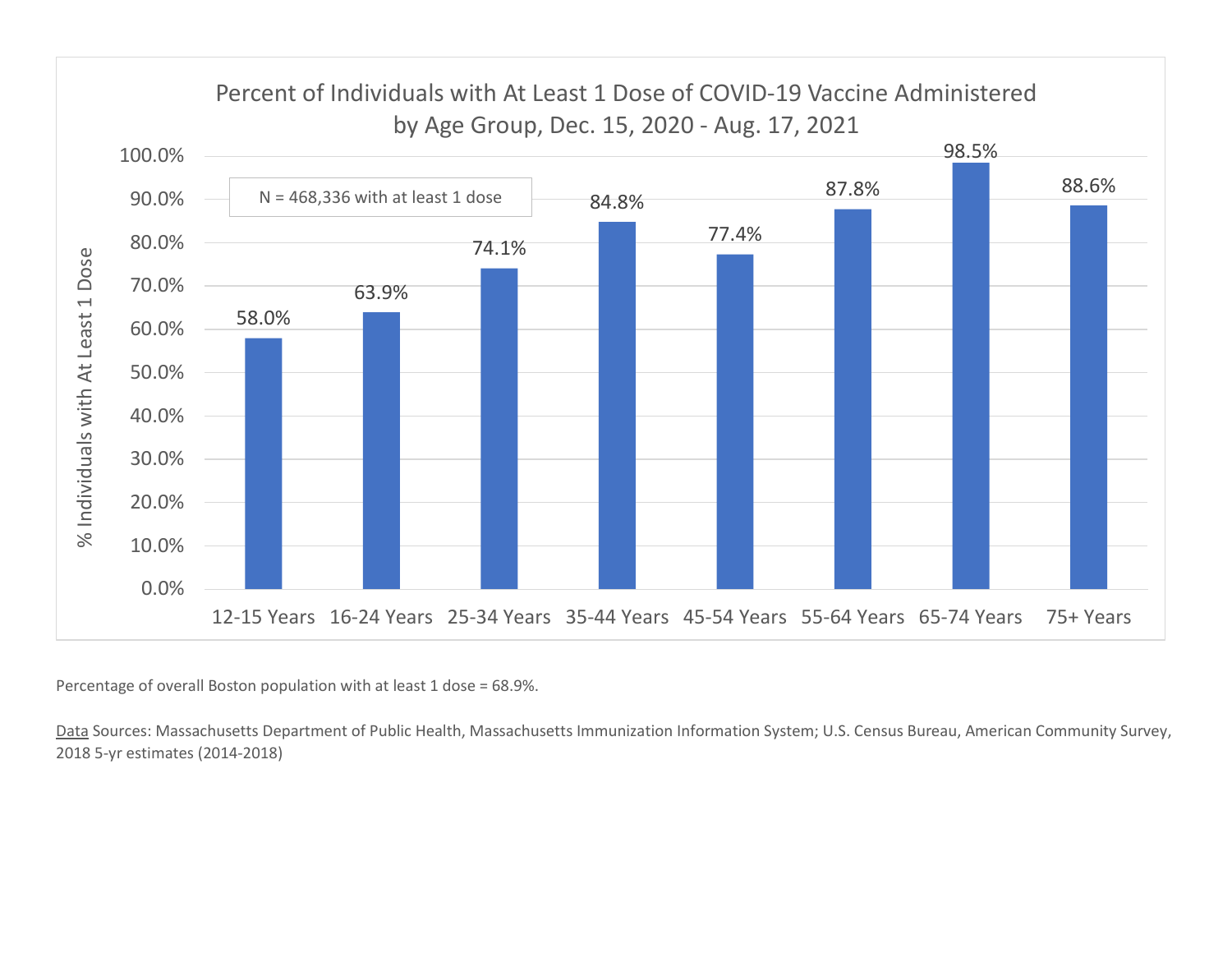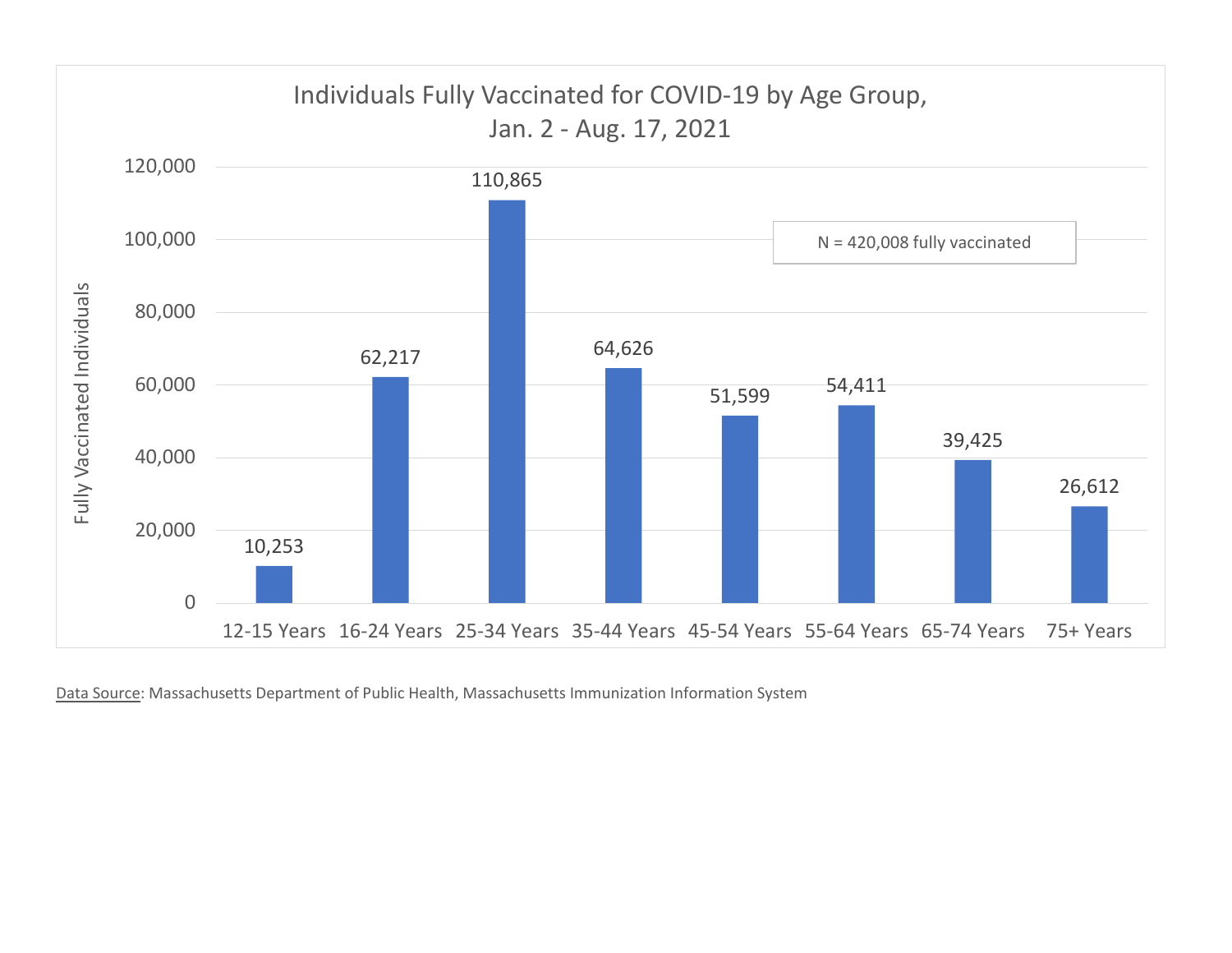

Percentage of overall Boston population fully vaccinated = 61.8%.

Data Sources: Massachusetts Department of Public Health, Massachusetts Immunization Information System; U.S. Census Bureau, American Community Survey, 2018 5-yr estimates (2014-2018)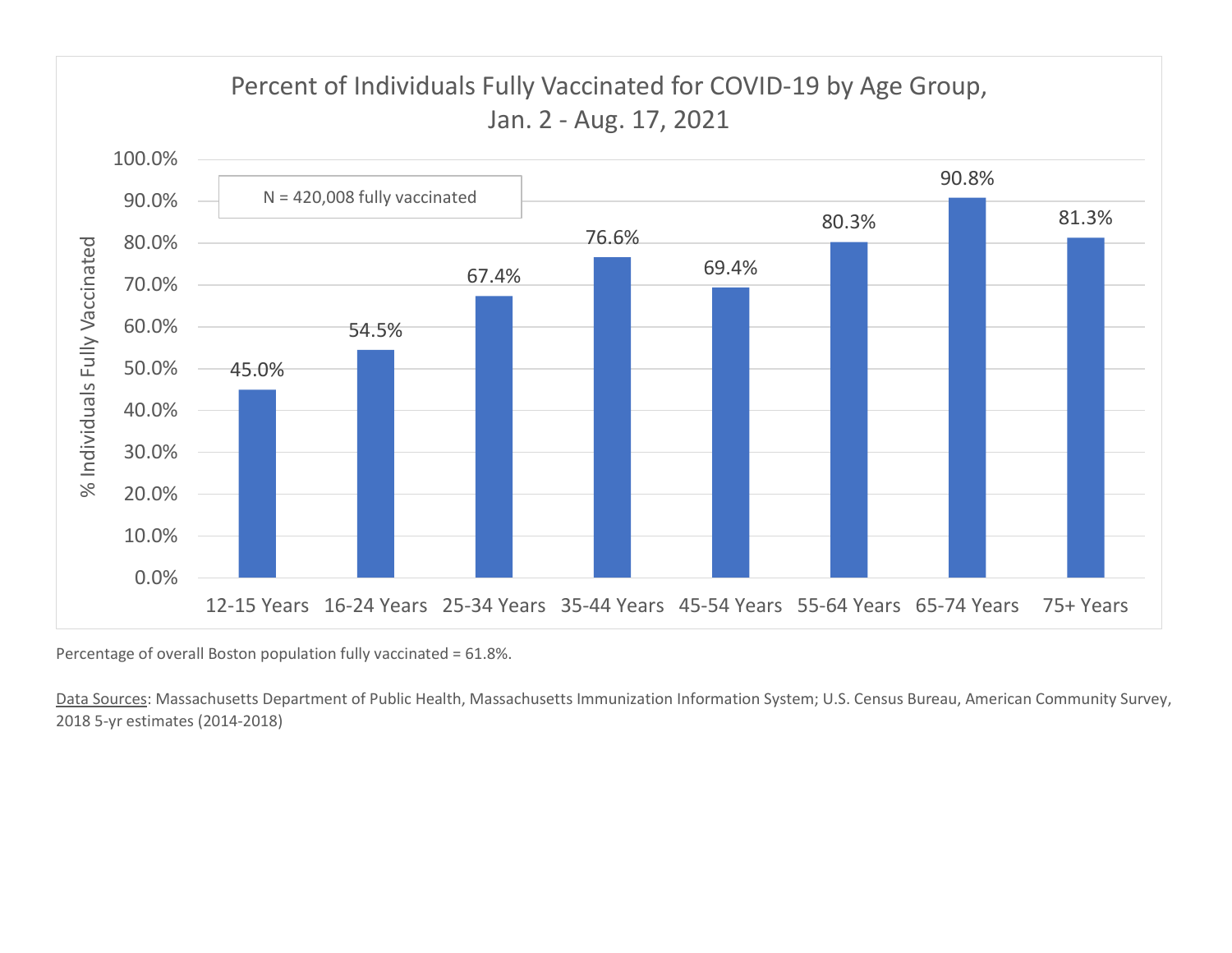

Asian/PI = Asian, Native Hawaiian, and Pacific Islander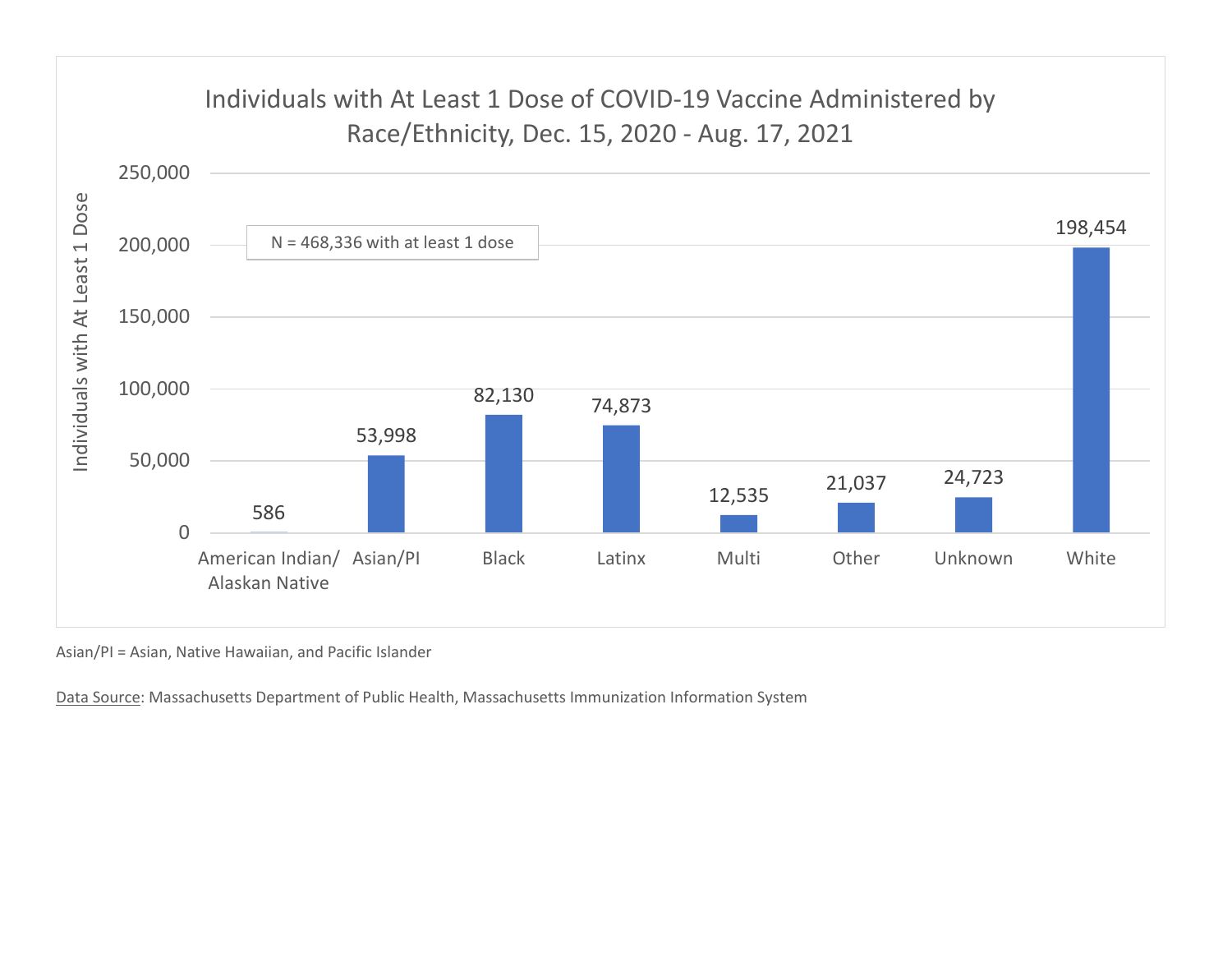

Asian/PI = Asian, Native Hawaiian, and Pacific Islander

\* Varies from Total N of Individuals with At Least 1 Dose (468,336) because data for residents who identify as Multiracial, Other, or Unknown are not included in this chart due to lack of comparable population data.

Percentage of overall Boston population with at least 1 dose = 68.9%.

Data Sources: Massachusetts Department of Public Health, Massachusetts Immunization Information System; U.S. Census Bureau, American Community Survey, 2018 5-yr estimates (2014-2018)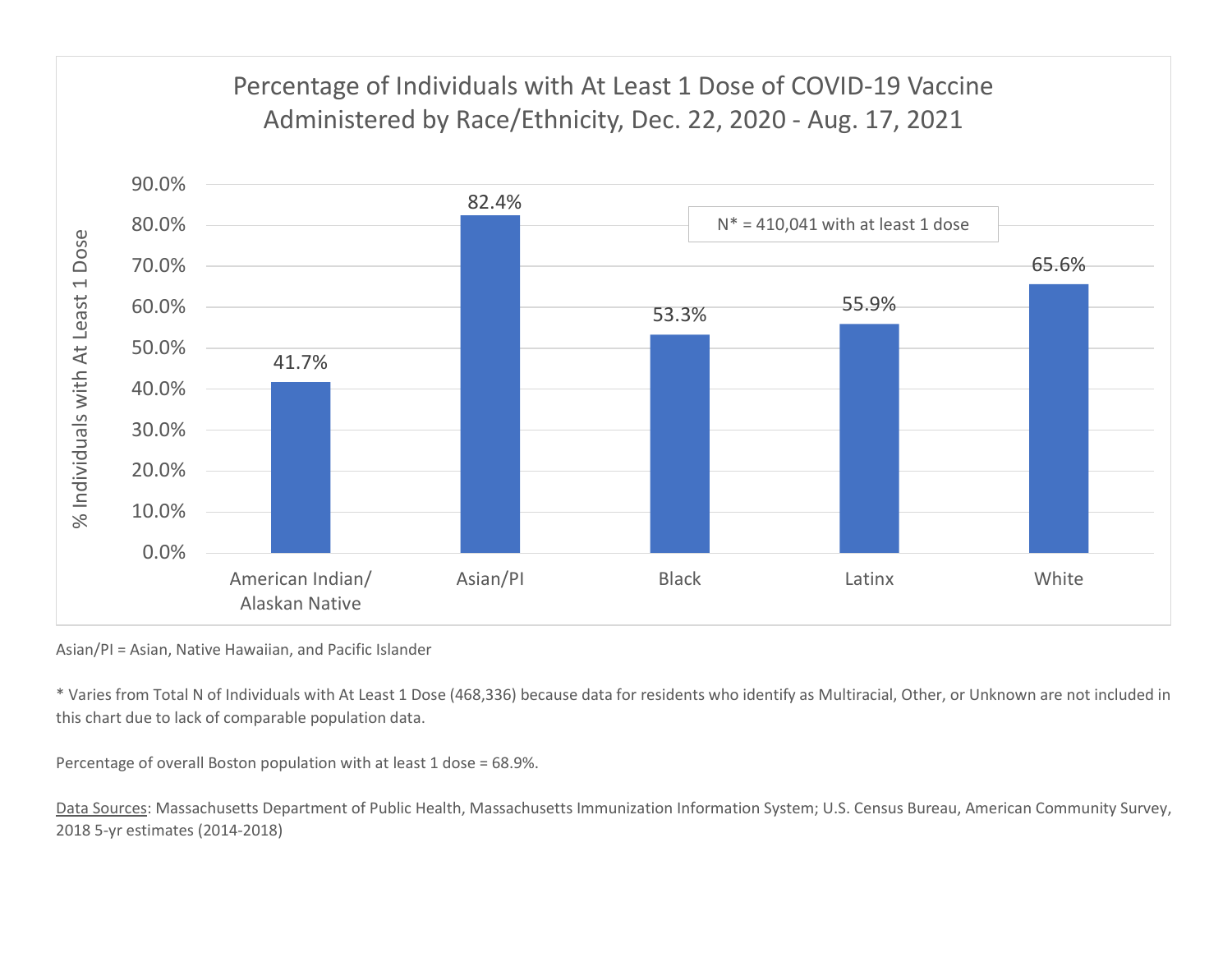

Asian/PI = Asian, Native Hawaiian, and Pacific Islander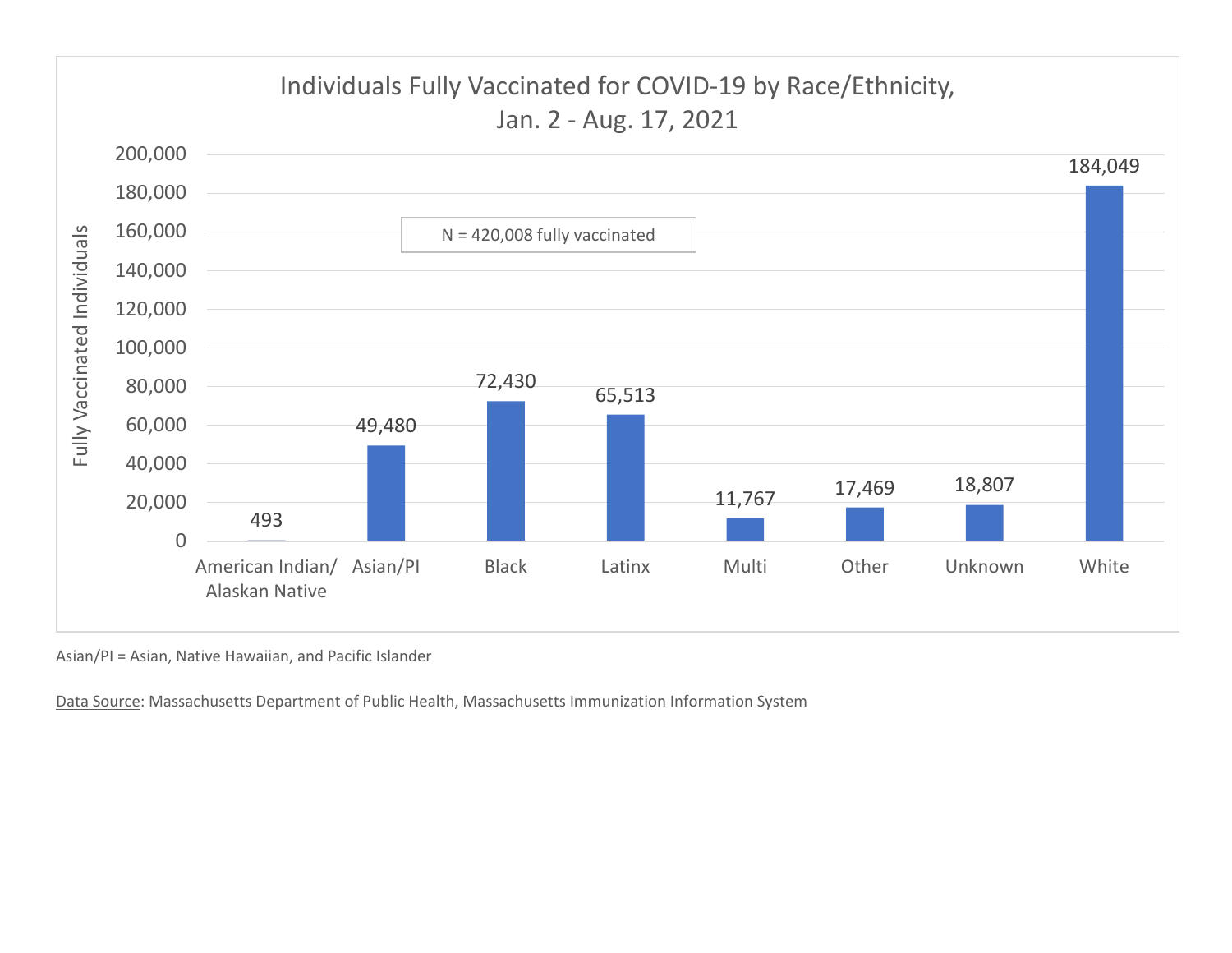

Asian/PI = Asian, Native Hawaiian, and Pacific Islander

\* Varies from Total N of Fully Vaccinated Individuals (420,008) because data for residents who identify as Multiracial, Other, or Unknown are not included in this chart due to lack of comparable population data.

Percentage of overall Boston population fully vaccinated = 61.8%.

Data Sources: Massachusetts Department of Public Health, Massachusetts Immunization Information System; U.S. Census Bureau, American Community Survey, 2018 5-yr estimates (2014-2018)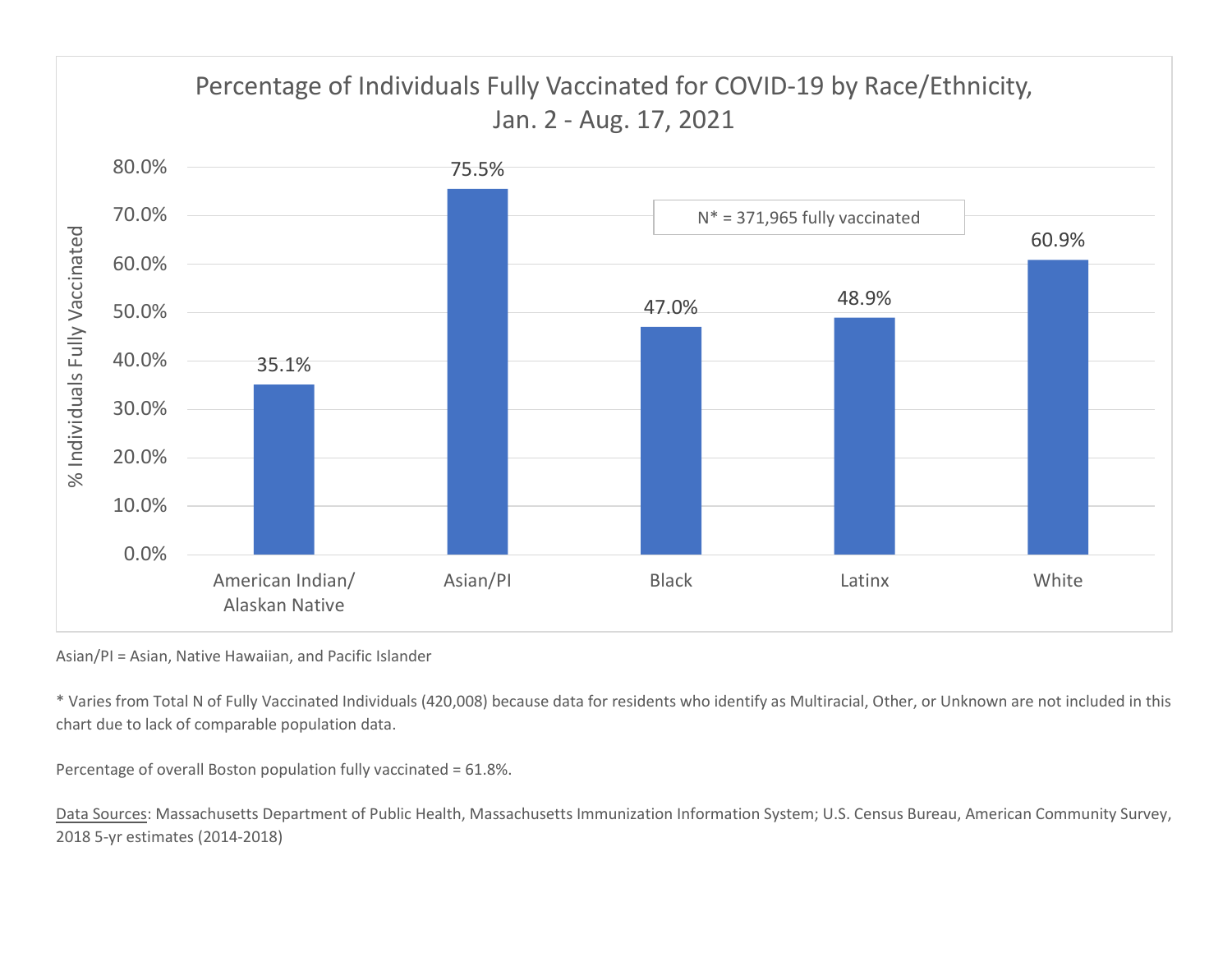

BB/BH/DT/NE/WE = Back Bay/Beacon Hill/Downtown/North End/West End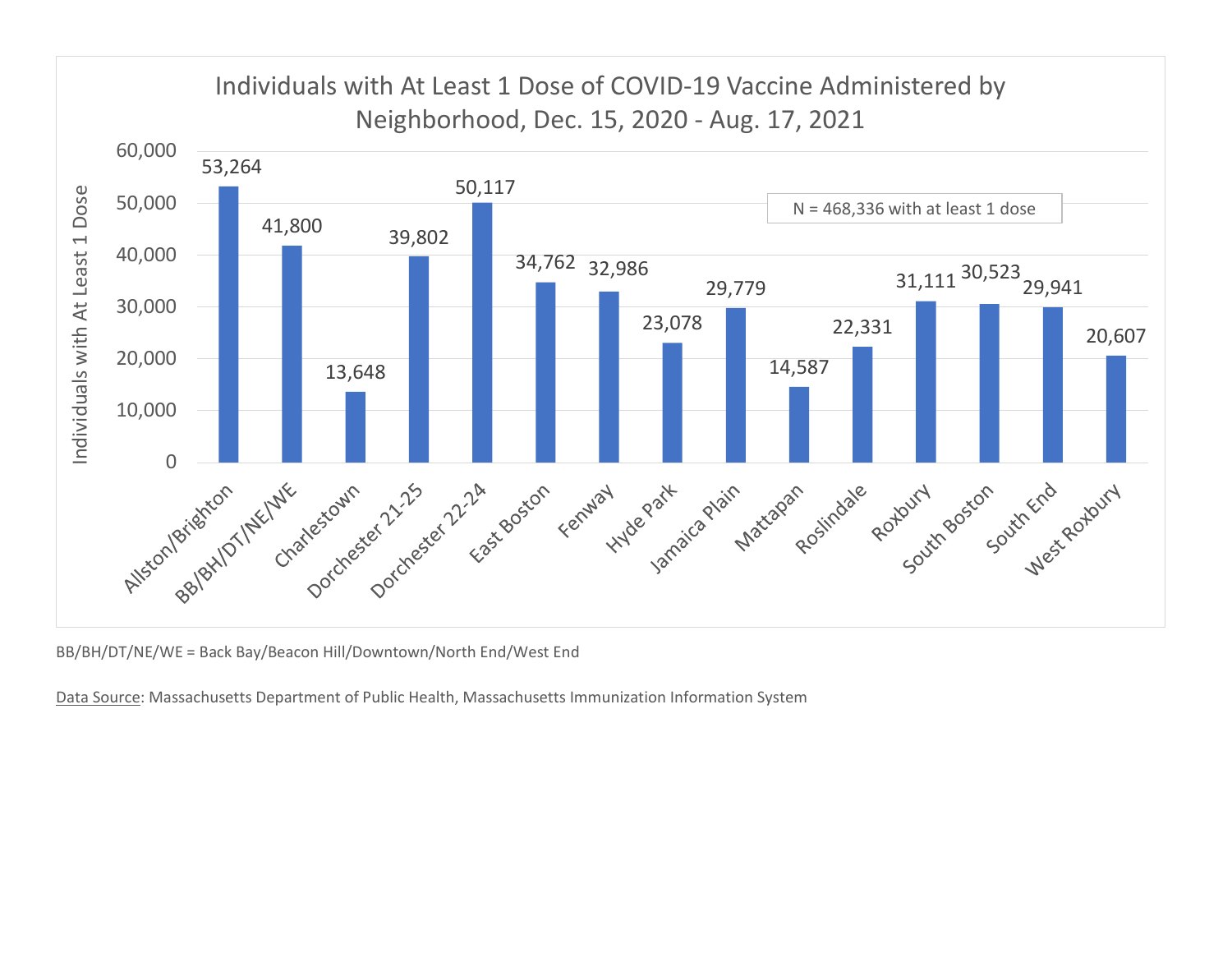

BB/BH/DT/NE/WE = Back Bay/Beacon Hill/Downtown/North End/West End

Percentage of overall Boston population with at least 1 dose = 68.9%.

Data Sources: Massachusetts Department of Public Health, Massachusetts Immunization Information System; U.S. Census Bureau, American Community Survey, 2018 5-yr estimates (2014-2018)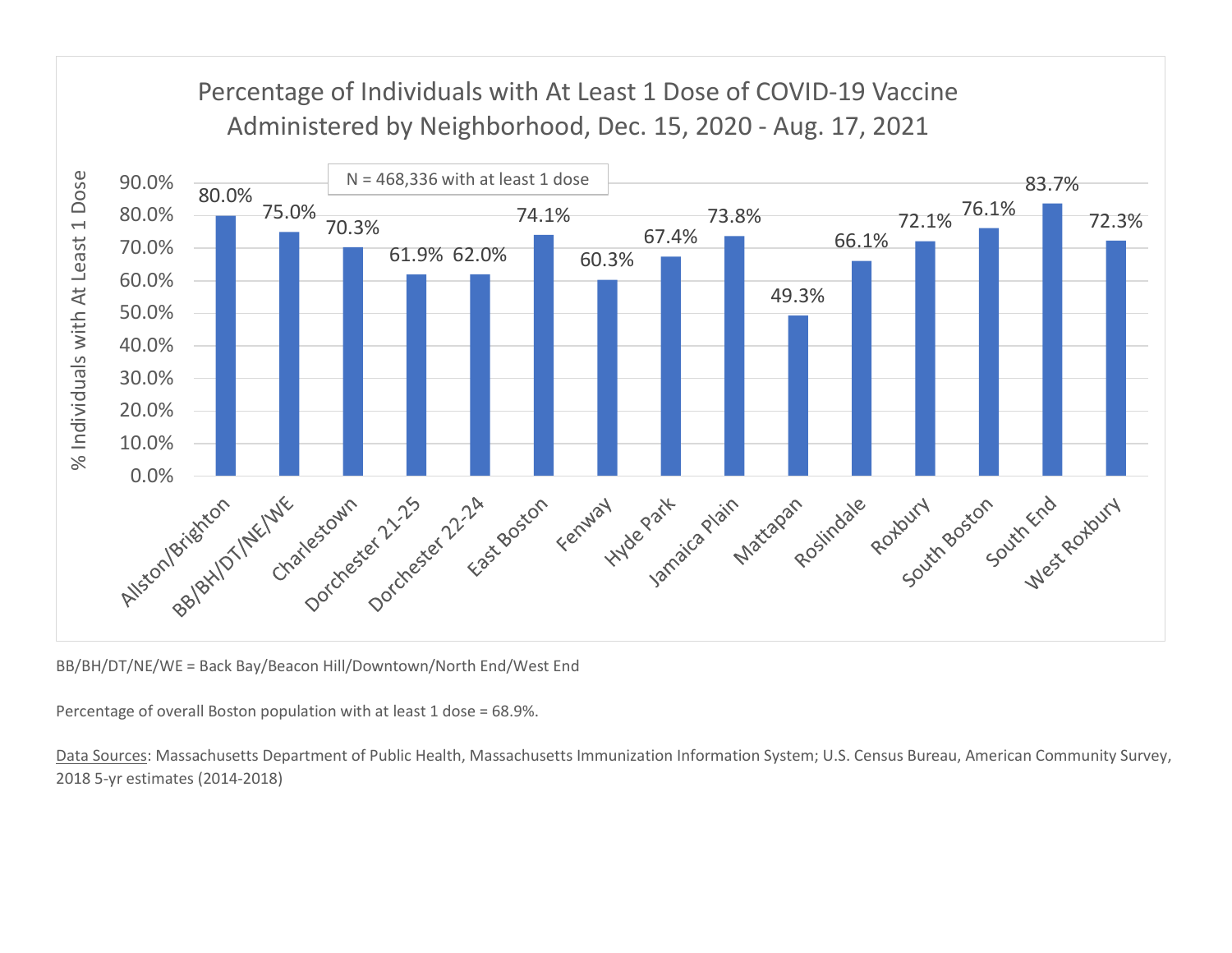

BB/BH/DT/NE/WE = Back Bay/Beacon Hill/Downtown/North End/West End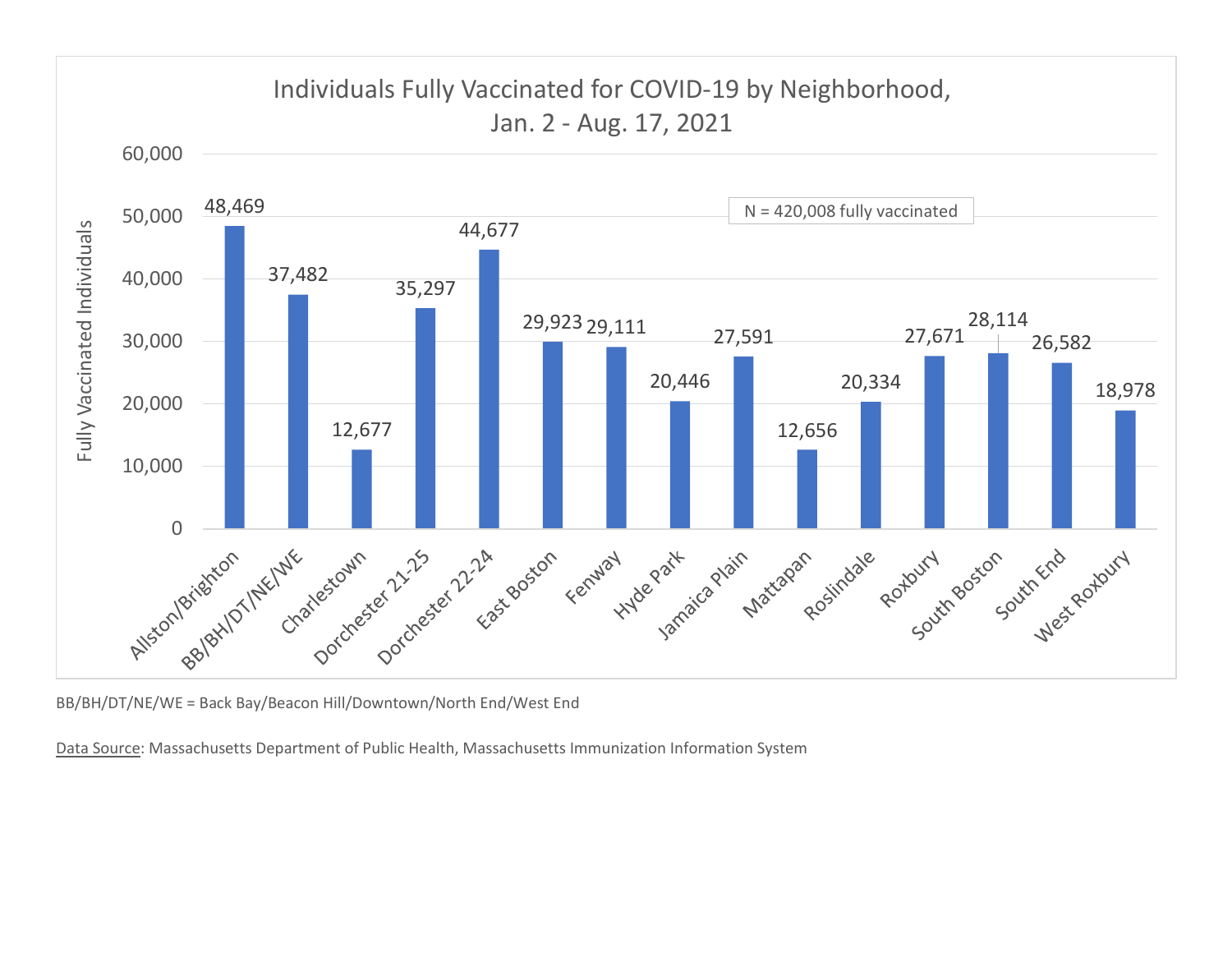

BB/BH/DT/NE/WE = Back Bay/Beacon Hill/Downtown/North End/West End

Percentage of overall Boston population fully vaccinated = 61.8%.

Data Sources: Massachusetts Department of Public Health, Massachusetts Immunization Information System; U.S. Census Bureau, American Community Survey, 2018 5-yr estimates (2014-2018)